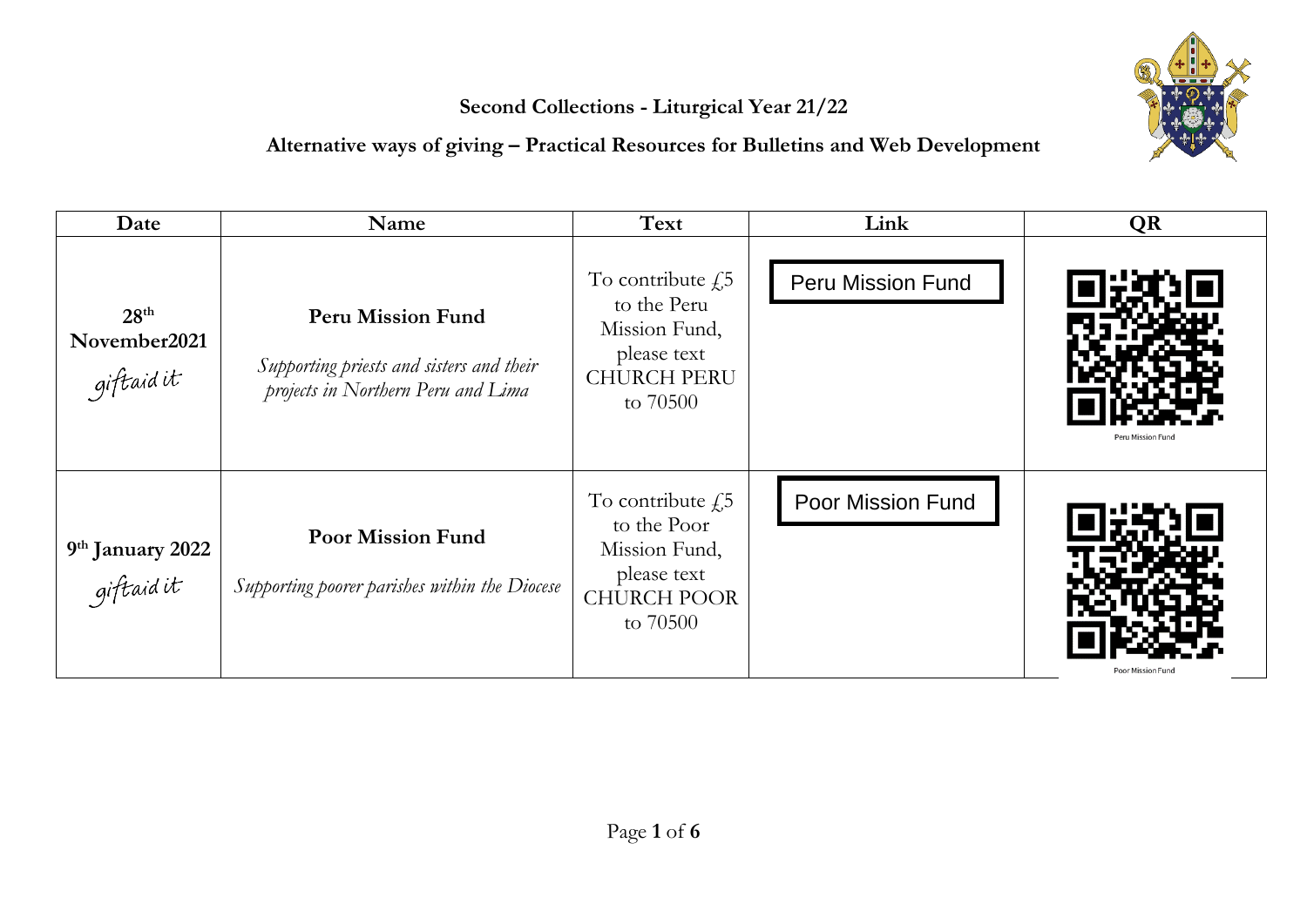| $20th$ January<br>2022<br>giftaidit | Diocesan Lourdes Fund<br>The Diocesan Lourdes Fund is used to<br>sponsor pilgrims, to provide bursars for<br>volunteers and to defer equipment and other<br>essential costs                          | To contribute $f$ ,5<br>to the Diocesan<br>Lourdes Fund,<br>please text<br><b>CHURCH</b><br><b>LOURDES</b> to<br>70500 | <b>Lourdes Fund</b>   |  |
|-------------------------------------|------------------------------------------------------------------------------------------------------------------------------------------------------------------------------------------------------|------------------------------------------------------------------------------------------------------------------------|-----------------------|--|
| 6 February<br>2022<br>(voluntary)   | <b>Racial Justice</b><br>To support national and local initiatives that<br>properly recognise the profound importance and<br>value of the UK's migrant and ethnic minority<br>communities.           | To contribute $\text{\emph{f}}5$<br>to Racial Justice,<br>please text<br><b>CHURCH</b><br><b>JUSTICE</b> to<br>70500   | <b>Racial Justice</b> |  |
| 1 April<br>2022                     | <b>Catholic Care</b><br>Support and care of the disadvantaged,<br>vulnerable and marginalised of society through<br>a wide range of residential and community-<br>based services within the Diocese. | To contribute $f$ ,5<br>to Catholic Care,<br>please text<br><b>CHURCH CARE</b><br>to 70500                             | <b>Catholic Care</b>  |  |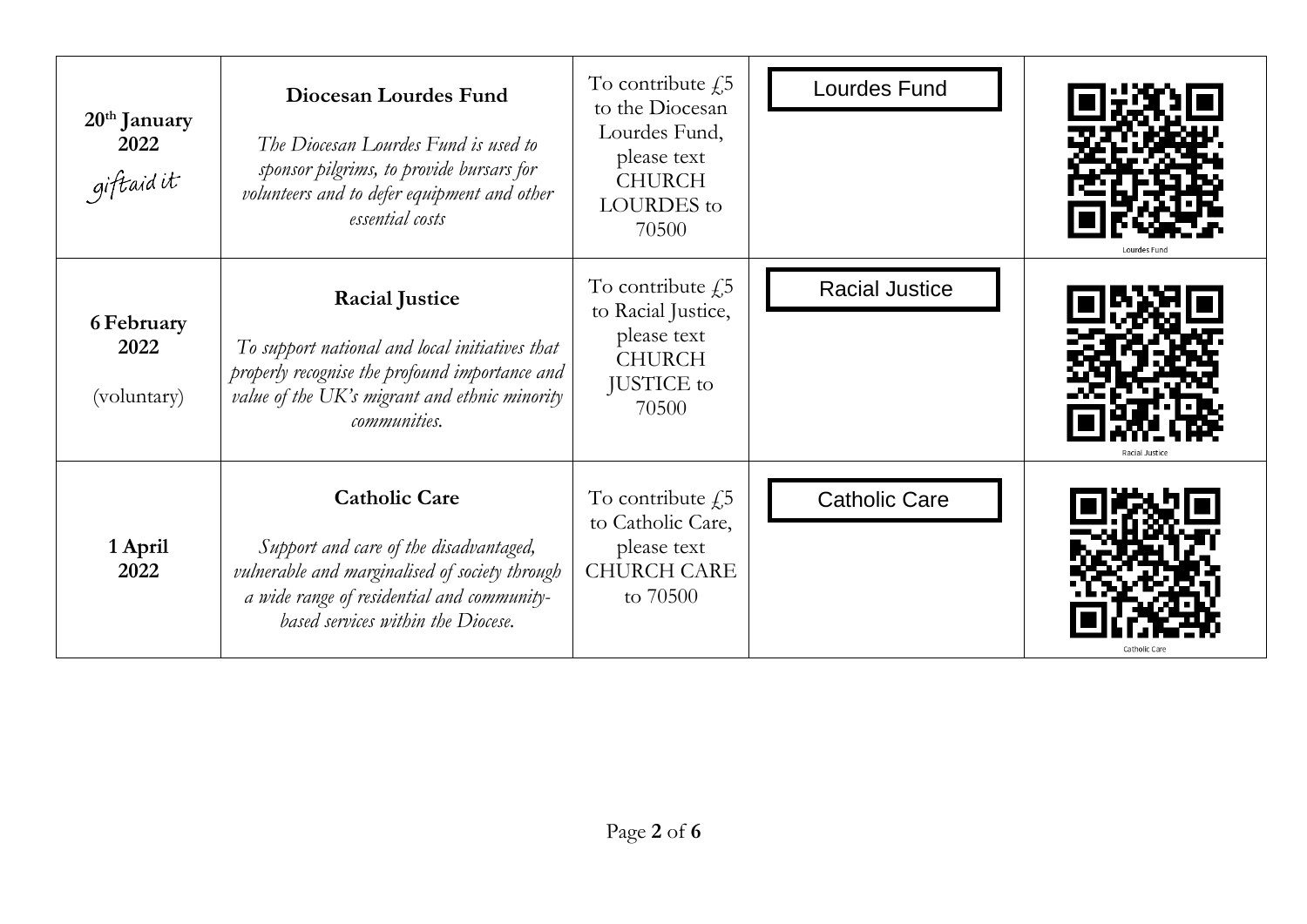| 15 April<br>2022            | <b>Holy Places</b><br>For the Franciscans of the Custody of the<br>Holy Land who have the unique responsibility<br>to care for the Holy Places as well for the<br>"Living Stones," the Christians living there. | To contribute $f$ ,5<br>to the Holy Places,<br>please text<br><b>CHURCH HOLY</b><br>to 70500              | <b>Holy Places</b>             |  |
|-----------------------------|-----------------------------------------------------------------------------------------------------------------------------------------------------------------------------------------------------------------|-----------------------------------------------------------------------------------------------------------|--------------------------------|--|
| 8 May<br>2022<br>giftaid it | <b>Priests' Training Fund</b><br>Investing in the education of priests and<br>seminarians ensures that future generations<br>will enjoy the support and guidance of a parish<br>priest.                         | To contribute $f$ ,5<br>to the Priests'<br>Training Fund,<br>please text<br><b>CHURCH PTF</b> to<br>70500 | <b>Priests' Training Fund</b>  |  |
| 29 May<br>2022              | <b>Catholic Communications</b><br>Supporting the work of the Catholic<br>Communications Network (CCN) the media<br>office of the Bishops' Conference of England<br>and Wales.                                   | To contribute $f$ ,5<br>to Catholic<br>Communications,<br>please text<br><b>CHURCH</b><br>COMMS to 70500  | <b>Catholic Communications</b> |  |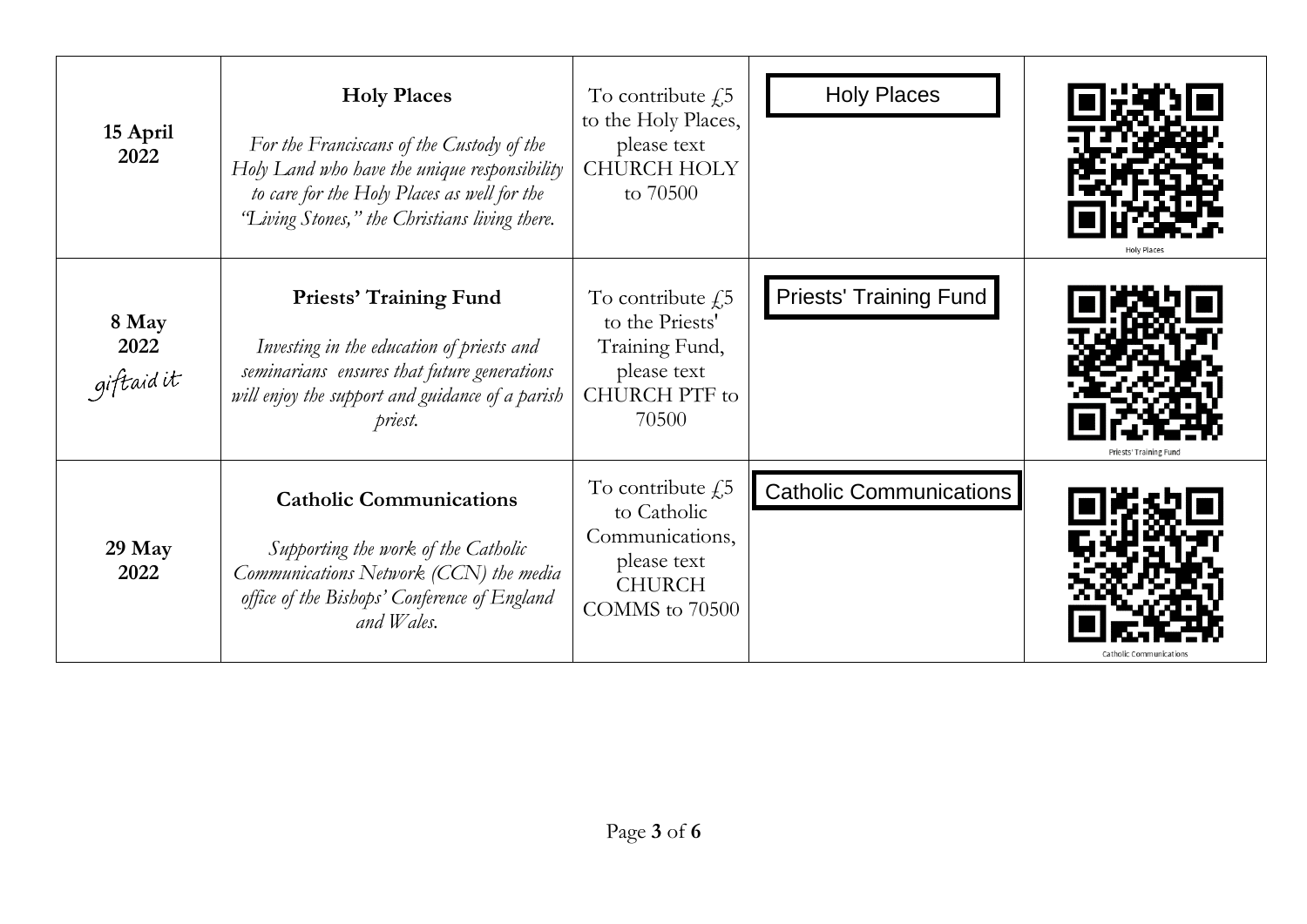| 12 June<br>2022<br>giftaidit | <b>Priests' Retirement Fund</b><br>Support for the material needs of retired clergy<br>within the Diocese                                                | To contribute $f$ ,5<br>to the Priests'<br>Retirement Fund,<br>please text<br><b>CHURCH</b><br><b>RETIRED</b> to<br>70500 | <b>Retirement Fund</b> |              |
|------------------------------|----------------------------------------------------------------------------------------------------------------------------------------------------------|---------------------------------------------------------------------------------------------------------------------------|------------------------|--------------|
| 19 June<br>2022              | Day for Life<br>Supports the Anscombe Bioethics Centre.<br>(Use last year's themes as an example until<br>the new theme is known)                        | To contribute $f$ ,5<br>to the Day for<br>Life, please text<br><b>CHURCH LIFE</b><br>to 70500                             | Day For Life           | Day for Life |
| 26 June<br>2022              | Peter's Pence<br>Financial support offered by the faithful to the<br>Holy Father as a sign of their sharing in the<br>concerns of the Successor of Peter | To contribute $f$ ,5<br>to Peter's Pence,<br>please text<br><b>CHURCH</b><br>PETER to 70500                               | Peter's Pence          |              |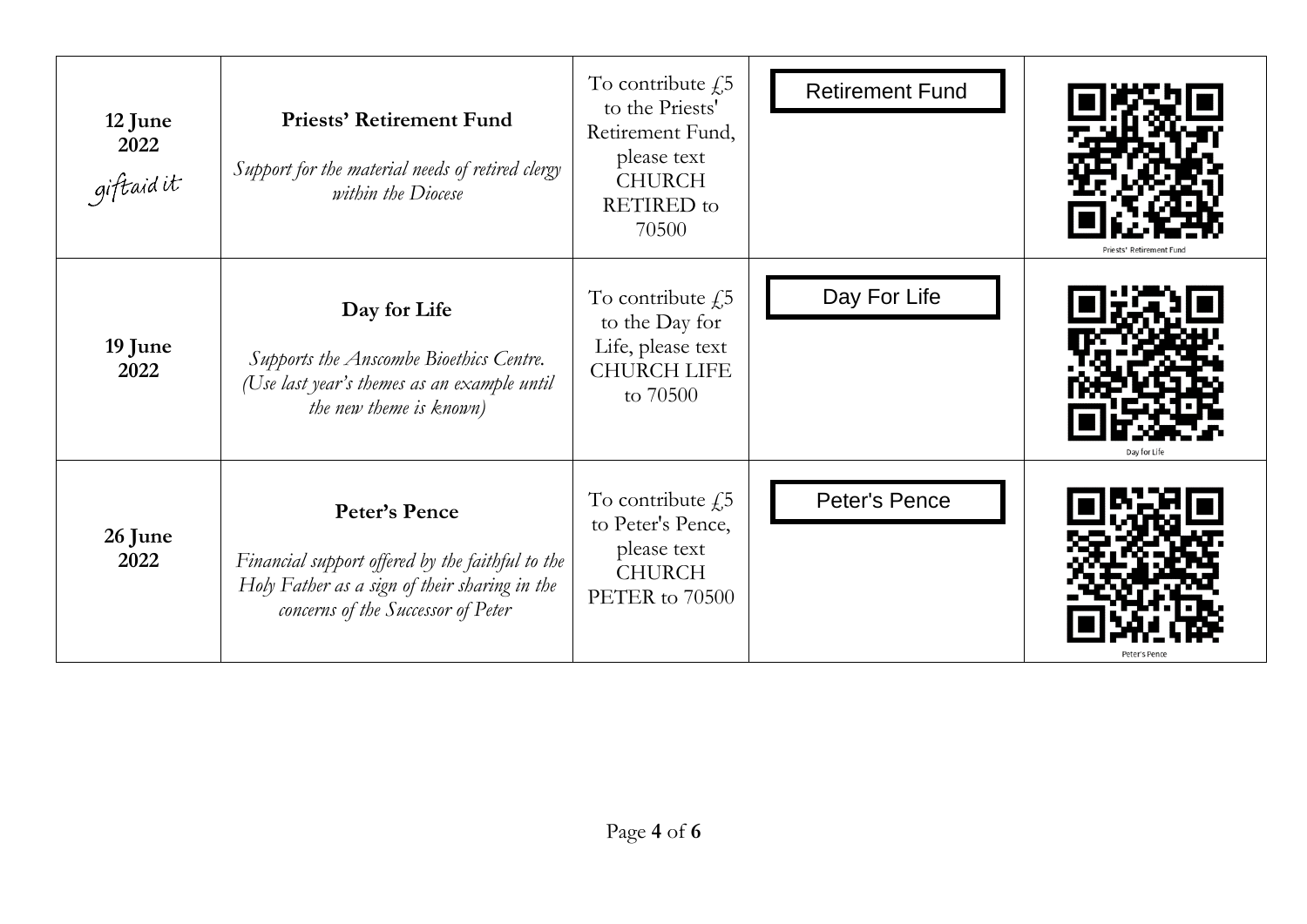| 10 July<br>2022      | <b>Stella Maris</b><br>(Formerly Apostleship of the Sea)<br>Helping seafarers in need with spiritual,<br>practical, and emotional support.                                                    | To contribute $f$ ,5<br>to Stella Maris,<br>please text<br><b>CHURCH</b><br>MARIS to 70500                    | <b>Stella Maris</b>               |  |
|----------------------|-----------------------------------------------------------------------------------------------------------------------------------------------------------------------------------------------|---------------------------------------------------------------------------------------------------------------|-----------------------------------|--|
| 11 September<br>2022 | <b>Catholic Education Service</b><br>Representing the Bishops' national education<br>policy in relation to Catholic schools, colleges<br>and university colleges across England and<br>Wales. | To contribute $f$ ,5<br>to the Catholic<br><b>Education Service,</b><br>please text<br>CHURCH CES to<br>70500 | <b>Catholic Education Service</b> |  |
| 18 September<br>2022 | <b>Home Mission</b><br>Supports the Bishops' Conference Department<br>for Evangelisation and Catechesis, spreading<br>the Gospel in our own country.                                          | To contribute $f$ ,5<br>to the Home<br>Mission, please<br>text CHURCH<br>HM to 70500                          | <b>Home Mission</b>               |  |